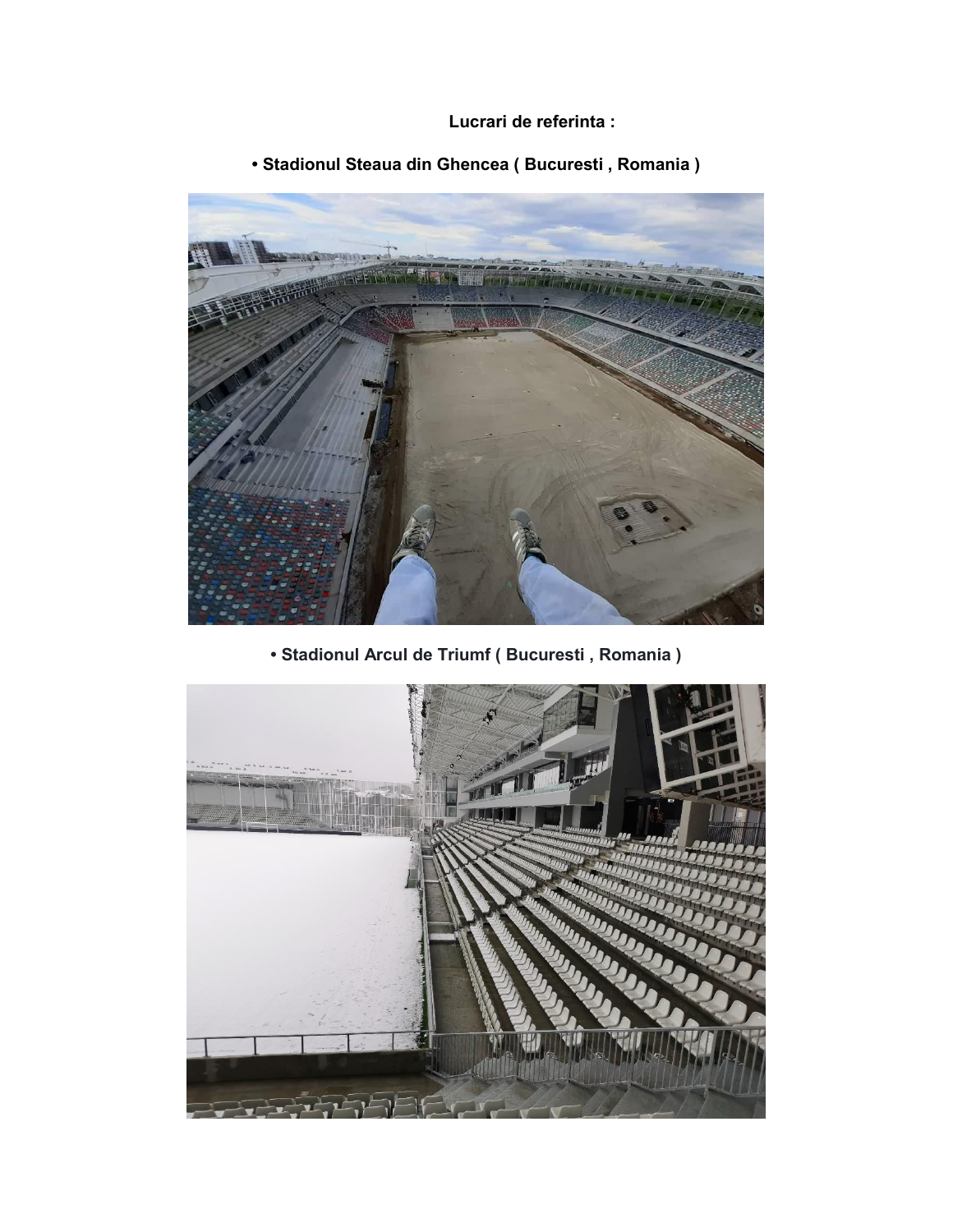**• Stadionul de Atletism ( Craiova , Romania )**



- **Hockenheimring ( Hockenheim , Germany )**
- **Weight Lifting Stadium (Athens Olympic Games 2004)** 
	- **Base Ball Stadium (Athens Olympic Games 2004)**
		- **Hockey Stadium (Athens Olympic Games 2004)**
			- **FC PAOK (Thessaloniki City)**
			- **FC ARIS (Thessaloniki City)**
			- **FC Panserraikos (Serres City)**
				- **FC Veria (Veria City)**
			- **National Stadium (Corfu City)**
			- **Fc Olympiakos Volou (Volos City)**
				- **Fc Platanias (Chania City) • Fc Kaloni (Lesvos)**
				-
			- **Panthessaliko Stadium (Volos City)**
				- **Fc Asteras (Tripoli City)**
				- **Fc Panetolikos (Agrinio City)**
				- **Fc Levadiakos (Levadia City)**
- **Fc Olympiakos Pireaus Training Stadium (Pireaus City)** 
	- **Fc Agrotikos (Thessaloniki City)**
		- **Municipal Stadium (Arta City)**
	- **Municipal Stadium (Karditsa City)**